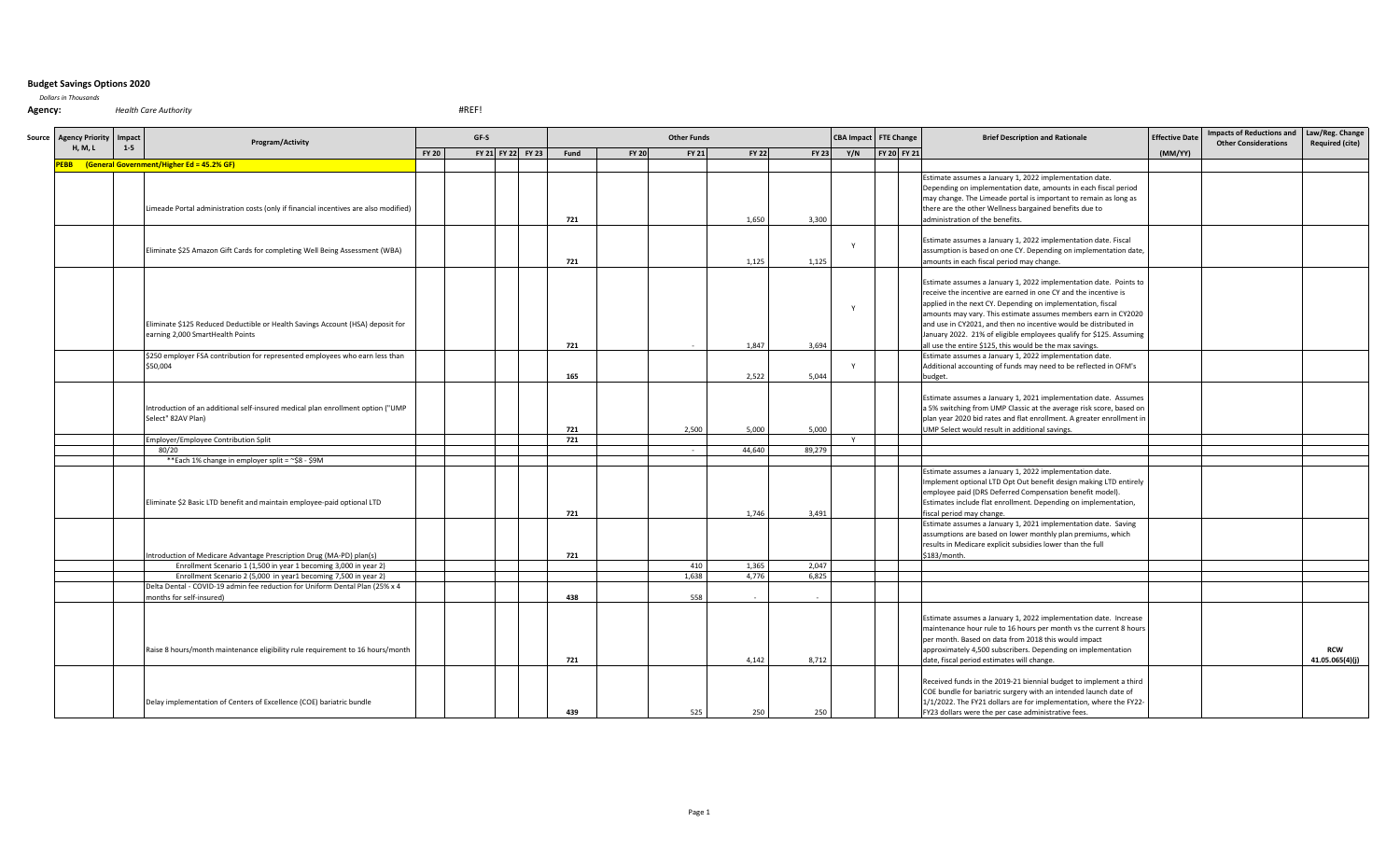|             | Dual enrollment implementation simplification                                                                                                                                                                                                                                                                                                                           |  |  | 418 |                   | 500            |                   |                   |              | ESSB 6189 Included a prohibition on dual enrollment between PEBB<br>and SEBB. HCA received funds in the 2020 Supplemental to<br>implement this legislation and the associated IT impacts. The agency<br>can implement in a way that would allow for returning \$1M of those<br>funds (50% PEBB/50% SEBB) pending legislative language change.                                                                                                                                                                                                                                              |  | ESSB 6189 (2020)<br><b>Section 4</b><br><b>RCW 41.05:</b><br>.022; .068; .075; |
|-------------|-------------------------------------------------------------------------------------------------------------------------------------------------------------------------------------------------------------------------------------------------------------------------------------------------------------------------------------------------------------------------|--|--|-----|-------------------|----------------|-------------------|-------------------|--------------|--------------------------------------------------------------------------------------------------------------------------------------------------------------------------------------------------------------------------------------------------------------------------------------------------------------------------------------------------------------------------------------------------------------------------------------------------------------------------------------------------------------------------------------------------------------------------------------------|--|--------------------------------------------------------------------------------|
|             | Changes to Medicare Explicit Subsidy (see three options below)                                                                                                                                                                                                                                                                                                          |  |  | 721 |                   |                |                   |                   |              |                                                                                                                                                                                                                                                                                                                                                                                                                                                                                                                                                                                            |  | .080; .085; .195;<br>.197                                                      |
|             | Option 1 - End Medicare Retiree subsidy. Assumes a start date of January 1,<br>2022 and include the state's portion of the explicit subsidy costs. Does not<br>include what would be saved for employer groups or K12 remittance (included<br>on SEBB list). Estimates also assume RDS Revenue of ~\$21M no longer goes to<br>the state GF (included on the PEBB list). |  |  |     |                   |                | 38,196            | 82,031            |              | Option 1 included in total below                                                                                                                                                                                                                                                                                                                                                                                                                                                                                                                                                           |  |                                                                                |
|             | Option 2 - End Medicare Explicit subsidy for dependents and only provide it for<br>subscribers. Assumes a January 1, 2022 start date and includes what would be<br>saved from state's share of the explicit subsidy savings. Unknown impacts to<br>RDS revenue. The loss of ~\$21.7M in GF revenue is not included in this<br>option's estimate.                        |  |  |     |                   |                | 13,587            | 28,736            |              |                                                                                                                                                                                                                                                                                                                                                                                                                                                                                                                                                                                            |  |                                                                                |
|             | Option 3 - Reduce Medicare Explicit subsidy to \$168/month (recently increased<br>to \$183/month in calendar year 2020). Assumes a January 1, 2022 start date.<br>Estimates include the K12 portion of the explicit subsidy cost in K12 Remittance<br>dollars.                                                                                                          |  |  |     |                   |                | 1,794             | 7,337             |              |                                                                                                                                                                                                                                                                                                                                                                                                                                                                                                                                                                                            |  |                                                                                |
|             | Reduce Health Savings Account (HSA) employer contribution in Consumer-<br>Directed Health Plans (CDHP)                                                                                                                                                                                                                                                                  |  |  | 721 |                   |                | 3,300             | 6,600             |              | Estimate assumes a January 1, 2022 implementation date. Reduce<br>\$700/\$1,400 HSA contribution to \$375/\$750 (matching current SEBB<br>Program employer HSA contributions).                                                                                                                                                                                                                                                                                                                                                                                                             |  |                                                                                |
|             | FTE - HSC4 in Wellness (100% PEBB Funded)                                                                                                                                                                                                                                                                                                                               |  |  | 418 |                   | 108            | 108               | 108               |              |                                                                                                                                                                                                                                                                                                                                                                                                                                                                                                                                                                                            |  |                                                                                |
|             | FTE - ERB FIDA PEBB or SEBB                                                                                                                                                                                                                                                                                                                                             |  |  | 418 |                   | 115            | 115               | 115               |              | Could eliminate either a PEBB or SEBB FIDA. Included in PEBB total.                                                                                                                                                                                                                                                                                                                                                                                                                                                                                                                        |  |                                                                                |
|             |                                                                                                                                                                                                                                                                                                                                                                         |  |  |     |                   |                |                   |                   |              |                                                                                                                                                                                                                                                                                                                                                                                                                                                                                                                                                                                            |  |                                                                                |
|             |                                                                                                                                                                                                                                                                                                                                                                         |  |  | GFS | <b>PEBB Total</b> | 4,716<br>2,004 | 106,006<br>45,052 | 210,796<br>89,588 |              | includes Option/scenario 1's only                                                                                                                                                                                                                                                                                                                                                                                                                                                                                                                                                          |  |                                                                                |
| <b>SEBB</b> |                                                                                                                                                                                                                                                                                                                                                                         |  |  |     |                   |                |                   |                   |              |                                                                                                                                                                                                                                                                                                                                                                                                                                                                                                                                                                                            |  |                                                                                |
|             |                                                                                                                                                                                                                                                                                                                                                                         |  |  |     |                   |                |                   |                   |              |                                                                                                                                                                                                                                                                                                                                                                                                                                                                                                                                                                                            |  |                                                                                |
|             | Limeade Portal administration costs (only if financial incentives are also modified)                                                                                                                                                                                                                                                                                    |  |  | 493 |                   |                | 1,380             | 2,760             |              | Estimate assumes a January 1, 2022 implementation date.<br>Depending on implementation date, amounts in each fiscal period<br>may change. The Limeade portal is important to remain as long as<br>there are the other Wellness bargained benefits due to<br>administration of the benefits.                                                                                                                                                                                                                                                                                                |  |                                                                                |
|             | Eliminate \$125 Reduced Deductible or Health Savings Account (HSA) deposit for<br>earning 2,000 SmartHealth Points                                                                                                                                                                                                                                                      |  |  | 493 |                   |                | 397               | 794               | Y            | Estimate assumes a January 1, 2022 implementation date. Points to<br>receive the incentive are earned in one CY and the incentive is<br>applied in the next CY. The first year of the SEBB program this<br>benefit was only based on completing the WBA. For the second year<br>of the program we have estimated only 5% of the 127,000 eligible<br>employees would qualify for the \$125. This estimate assumes<br>members earn in CY2020 and use in CY2021. Assuming all use the<br>entire \$125, this would be the max savings. Depending on<br>mplementation, fiscal amounts may vary. |  |                                                                                |
|             | Move SEBB from Employer Medical Contribution (EMC) to the weighted-average<br>State Index Rate approach                                                                                                                                                                                                                                                                 |  |  | 493 |                   |                | 37,000            | 74,000            | $\mathsf{v}$ | Estimate assumes a January 1, 2022 implementation date. Current<br>SEBB CBA states employer will contribute 85% of UMP Achieve 2,<br>where PEBB CBA states the employer will contribute an 85%<br>weighted average of all plans.                                                                                                                                                                                                                                                                                                                                                           |  |                                                                                |
|             | Eliminate \$2 Basic LTD benefit and maintain employee-paid optional LTD                                                                                                                                                                                                                                                                                                 |  |  | 493 |                   |                | 1,865             | 3,730             |              | Estimate assumes a January 1, 2022 implementation date.<br>Implement optional LTD Opt Out benefit design making LTD entirely<br>employee paid (DRS Deferred Compensation benefit model).<br>Estimates include flat enrollment. Depending on implementation,<br>fiscal period may change.                                                                                                                                                                                                                                                                                                   |  |                                                                                |
|             | Delta Dental - COVID-19 admin fee reduction for Uniform Dental Plan (25% x 4                                                                                                                                                                                                                                                                                            |  |  |     |                   |                |                   |                   |              |                                                                                                                                                                                                                                                                                                                                                                                                                                                                                                                                                                                            |  |                                                                                |